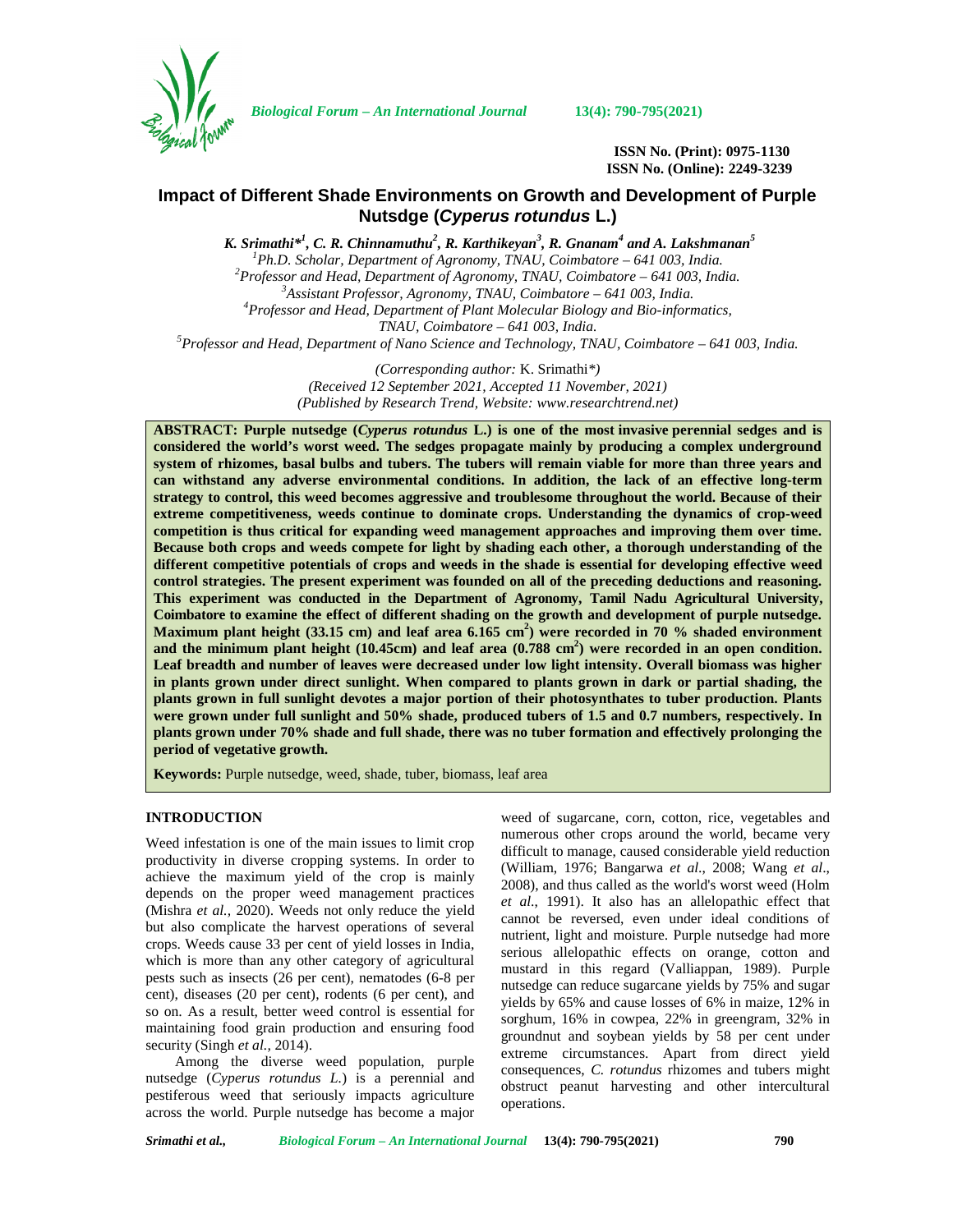Light is an important factor in plant competitiveness since it is a dynamic component of photosynthesis (Holt, 1995). Plants exposed to low irradiance commonly exhibit a range of shade-avoidance and/or tolerance mechanisms, such as elongation of shoots, increased leaf area with low leaf mass per unit area, low chloroplast numbers and changes in chlorophyll A to chlorophyll B ratios (Salter *et al.,* 2003). When solar radiation is lowered, it changes the photo-equilibrium of the photoreceptor phytochrome, which affects phenology and reproductive biology through altered chloroplast formation, delayed blooming, and lower aboveground dry matter (Gundel *et al.,* 2014; Mishra *et al.,* 2020).

Similarly, a proportional increase in resource allocation to above-ground parts of the plant may occur, resulting in a decreased overall biomass (Maule *et al*., 1995; Weihe, 1997). Under high-irradiance environments,  $C_4$ -plants are photosynthetically efficient. However, with limited irradiance and ambient levels of  $CO<sub>2</sub>$ ,  $C<sub>4</sub>$  plants are not as photo-synthetically efficient as plants that use the  $C_3$ -photosynthetic pathway (Hand *et al*., 1993). Several studies have shown that shade can be an effective management tool for controlling  $C_4$  plants. McWhorter and Jordan (1976) reported that growth of johnsongrass (*Sorghum halepense* L.) decreased between 3 and 20 folds at 56 and 11% of full sunlight, respectively. Santos *et al*. (1997) discovered that shoot and tuber biomass of yellow nutsedge (*Cyperus esculentus* L.) and purple nutsedge (*Cyperus rotundus* L.) had a negative linear response to shade level in the greenhouse. Under varying light intensities, Bayat *et al.* (2018) found that a shaded environment could change chlorophyll content and photosynthesis activity in plants and weeds.

Purple nutsedge is one of the most extensively researched non-cultivated plant species on the planet, yet the complexities of its life cycle and its multiple adaptations to environmental extremes and weed control tactics are yet incompletely understood. Little is known about the effect of shade on purple nutsedge growth and development. Because the emerging of purple nutsedge is earlier in the crop growing season leads to suppress the crop growth. In certain situations, under cover crop field, its growth and effect are less but not completely controlled. It has been assumed that this species has some shade tolerance. If purple nutsedge is not shade tolerant, management measures like provision of early canopy closure (shading) could be the beneficial management tool for its control. Keeping this in view, the objective of this study is aimed to look at the effect of different levels of shade on purple nutsedge growth and development.

## **METHODOLOGY**

A pot culture experiment was carried out in the Department of Agronomy, Tamil Nadu Agricultural University, Coimbatore, India which is located in the western agro-climatic zone of Tamil Nadu with the coordinates of  $11^{\circ}$  N,  $77^{\circ}$  E and 426.8 m above mean sea level. The trial was laid out in a completely

randomized design with five replications containing 3 plants per pot. Purple nutsedge tubers were collected from the Eastern block farm, Department of Agronomy, Tamil Nadu Agricultural University, Coimbatore, India. The tubers were sown in plastic pots containing sandy clay loam soil. The pots were randomly assigned by four cultivation environments with shading levels *viz.,* 0% shade (full sunlight/open condition), 50 % shade, 70 % shade and 100 % shade (complete shade). The shaded structures consisted of wire cages covered with green Lumite saran shade cloth which approximately provides 70 % shade (greenhouse), structures consisting of wire cages covered with a plastic sheet that provides approximately 50 % shade (drying yard) and a complete shade (cupboard which covered with black cloth). Light interception in different levels of shading was measured in each treatment with the help of a lux meter at 10 am. (R-Tek, Environmental meter, model – RT/ET - 965). The pots were irrigated based on moisture availability. Observations on plant height, number of leaves, leaf length, leaf width and leaf area were measured after 4 weeks. Plant height was taken from the soil surface to the uppermost portion of the plant. Then plants were removed from the soil and washed with tap water to remove the debris. Root length, tuber production, rhizome length and dry weight of plants were recorded. The data collected from the pot culture experiment were analysed statistically using the "Analysis of variance test" as single factor analysis. The critical difference at the 5 % level of significance of different treatments was compared as reported by Gomez and Gomez (1984).

#### **RESULTS AND DISCUSSION**

#### *A. Effect of Shade on vegetative growth of purple nutsedge*

**Plant height.** The results revealed that the plant height was significantly influenced by the shaded environment compared to full sunlight (Table 1). Significantly, higher plant height (33.15 cm) was observed under partial shading of 70 % shade. The lower plant height was observed under a fully shaded environment (10.45 cm) followed by an open condition (15.18 cm). Increase in plant height is one of the foremost physiological responses under shading and the same was observed in the present study. Further, it was observed that the plant height nearly doubled under shaded conditions. Plant seeks to extend its stem to reach above the canopy as a key response to shading. The change in R: FR (Red: Far Red) ratio under the canopy has more impact on this process. By mediating phytochrome based signalling, R: FR ratio drops under shade and causes the elongation response. Patterson (1979); Bello *et al*. (1995); Gouache *et al.* (2012) observed moderate to high height stimulation in itch grass (*Rottboellia exaltata*), cogon grass (*Imperata cylindrica*), *Abutilon theophrasti* and texas weed (*Caperonia palustris*) identical trials. Another study in Philippines found that rice interference could affect the height of distinct weedy rice biotypes by shading them (Chauhan, 2013). **Leaf parameters.** The number of leaves decreased significantly as shading was increased (Table 1). Under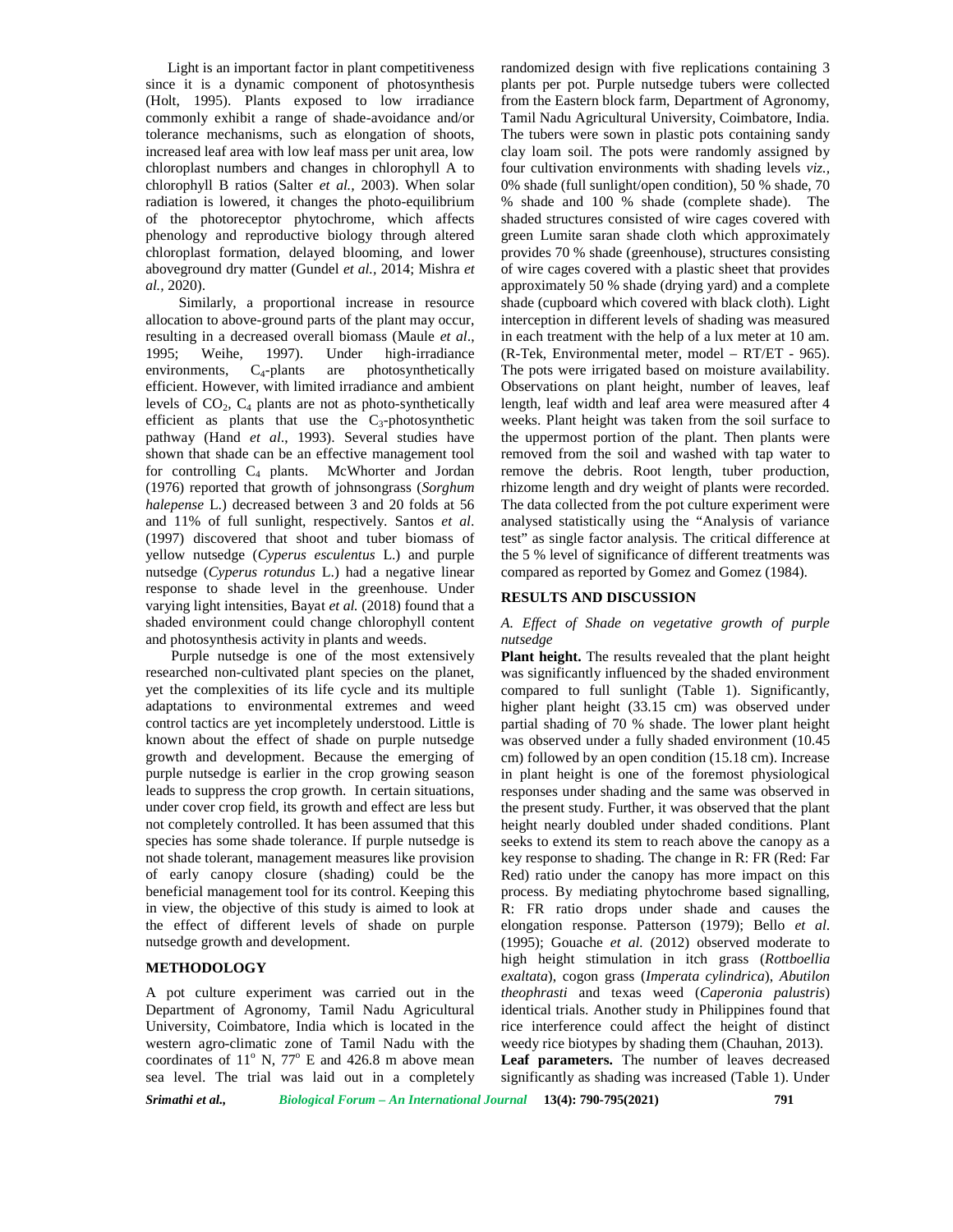the open condition, the plants had nearly six leaves. Plants under full shaded condition produced a very less number of leaves (1.1) per plant. A significant decrease in leaf area was also noted with increasing levels of shade (Fig. 2). Under 70 % shade condition, an increase in leaf area of  $6.165 \text{ cm}^2$  was noted while at 50% shade, it ranged to  $5.165$  cm<sup>2</sup> and the lowest leaf area was recorded in full shaded condition. Leaf area is a derived parameter of leaf length and leaf breadth. Concerning the shade effect, leaf length was increased under increasing shade levels. The leaf breadth was decreased under increasing shade levels. Low light intensity causes an increase in leaf area, leaf length and decrease in leaf breadth and number of leaves, as reported by Pires *et al*. (2011), Pires *et al*. (2012). Under the intercropping system, well developed crops shade the weeds at a later stage to influence the leaf length and breadth of weeds (Kumar *et al*., 2021).

Total dry weight per plant showed a linear decrease with increasing shade intensity (Table 2). The fresh weight and dry weight were significantly higher under open condition and lower values were recorded in a completely shaded environment. The fully shaded treatment produced a lower proportion of total biomass than the unshaded or partially shaded treatments. Mishra *et al*. (2020) discovered that as the shading level increases, overall dry matter accumulation decreases, resulting in a significant reduction in dry matter. Plants grown in full sunlight produced significantly more tillers and leaves, as well as a greater whole-plant leaf area and biomass than plants grown in shaded environments. Similar results were found by Steckel *et al*. (2003).



**Fig. 1.** Different shade environments on purple nutsedge growth.

| Table 1: Effect of shade on growth attributes of purple nutsedge. |  |
|-------------------------------------------------------------------|--|
|-------------------------------------------------------------------|--|

| <b>Treatments</b>  | Height (cm) | No. of leaves | Leaf length | Leaf<br>breadth   | Leaf<br>Area  | Root length       |
|--------------------|-------------|---------------|-------------|-------------------|---------------|-------------------|
|                    |             |               | (cm)        | (c <sub>m</sub> ) | $\text{cm}^2$ | (c <sub>m</sub> ) |
| $T1 - 0\%$ shade   | 15.18       | 6.463         | 10.82       | 0.290             | 3.680         | 12.68             |
| $T2 - 50\%$ shade  | 27.73       | 4.867         | 16.30       | 0.240             | 5.156         | 6.790             |
| $T3 - 70$ % shade  | 33.15       | 3.133         | 18.14       | 0.210             | 6.165         | 4.273             |
| $T4 - 100\%$ shade | 10.45       | .100          | 5.775       | 0.107             | 0.788         | 3.123             |
| <b>SEd</b>         | 0.378       | 0.088         | 0.303       | 0.007             | 0.069         | 0.139             |
| $CD(P=0.05)$       | 0.795       | 0.190         | 0.640       | 0.014             | 0.145         | 0.400             |

*Srimathi et al., Biological Forum – An International Journal* **13(4): 790-795(2021) 792**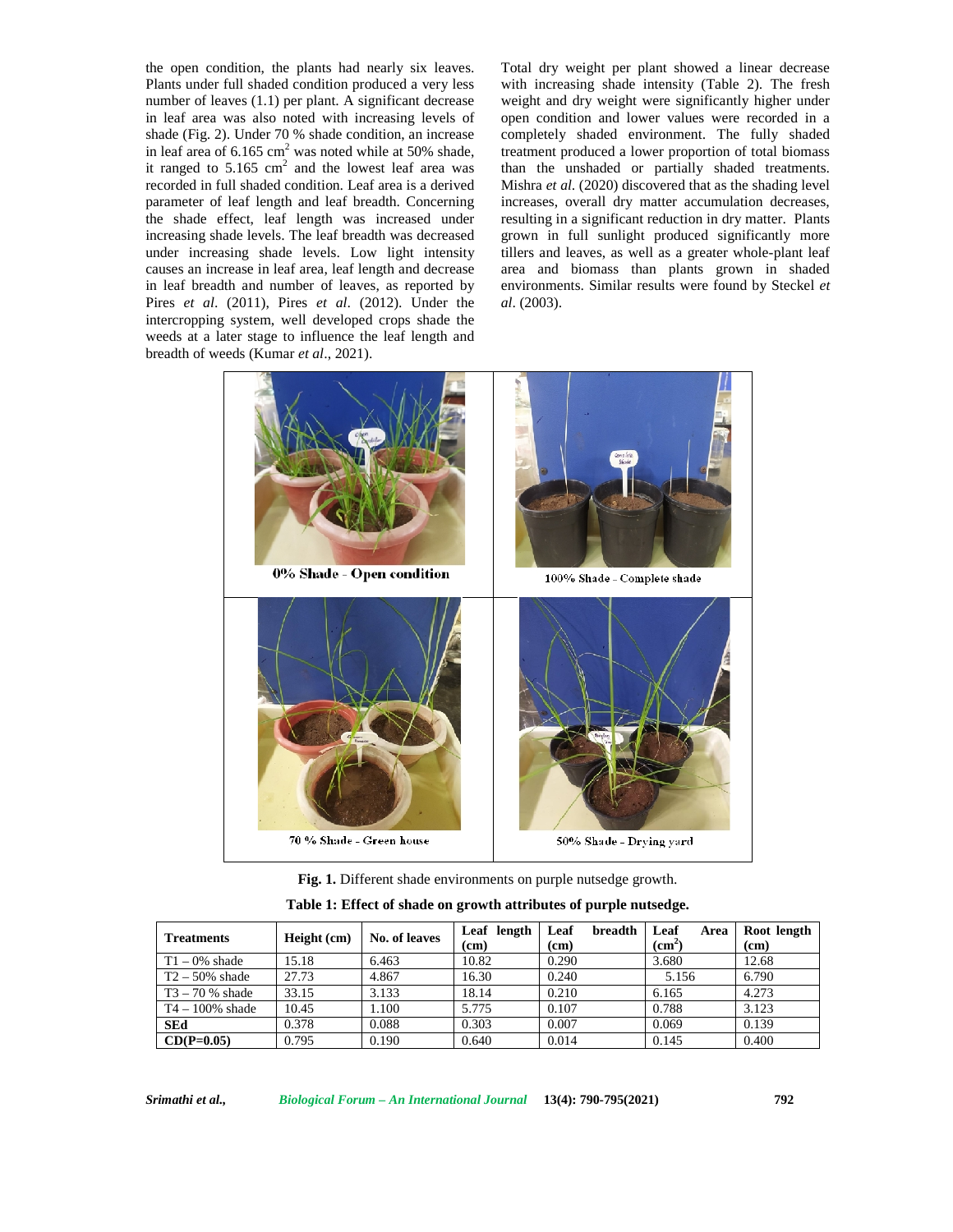

Fig. 2. Effect of shading on number of leaves, leaf area (cm<sup>2</sup>) and root length (cm) of purple nutsedge.

| Table 2: Effect of shade on fresh weight, dry weight of purple nutsedge. |  |
|--------------------------------------------------------------------------|--|
|--------------------------------------------------------------------------|--|

| <b>Treatments</b>  | Fresh weight $(g)$ | Dry weight $(g)$ |
|--------------------|--------------------|------------------|
| $T1 - 0\%$ shade   | 4.197              | 1.607            |
| $T2 - 50\%$ shade  | 1.640              | 0.707            |
| $T3 - 70$ % shade  | 0.995              | 0.557            |
| $T4 - 100\%$ shade | 0.604              | 0.297            |
| <b>SEd</b>         | 0.044              | 0.015            |
| $CD(p=0.05)$       | 0.093              | 0.032            |

*B. Effect of shade on biochemical properties of purple nutsedge*

Many weed species are tolerable to partial shading. The effect of shade on chlorophyll content of purple nutsedge is given in Table 3. Higher chlorophyll a, chlorophyll b and total chlorophyll content (2.3, 0.726 and 3.027 mg  $g^{-1}$  respectively) were recorded in a 70% shaded environment. The lower chlorophyll content was observed under completely shaded environment. Absence of light in the complete shaded environment, velvetleaf lack of conversion of light energy into chemical energy, might delay the leaf emergence.

Higher carotenoid content (0.736 mg  $g^{-1}$ ) was recorded with 70 % shade condition. The lowest carotenoid content (0.369 mg  $g^{-1}$ ) was observed in a fully shaded environment. Although light is the driving force of photosynthesis for the production of photosynthates, our result showed that plants grown under complete shade level dramatically reduced total chlorophyll content and carotenoid content (Bayat *et al.,* 2018). Similar results were reported by Reginer *et al.* (1988) in (*Abutilon theophrasti*) and common cocklebur (*Xanthium strumarium* L.) about lower chlorophyll content with increased shading.

| <b>Treatments</b>  | <b>SPAD</b> | Chlorophyll a<br>mgg | Chlorophyll b<br>mgg' | <b>Total chlorophyll</b><br>$mg g^2$ | <b>Carotenoids</b><br>$mg g^{-1}$ |
|--------------------|-------------|----------------------|-----------------------|--------------------------------------|-----------------------------------|
| $T1 - 0\%$ shade   | 35.40       | 1.623                | 0.371                 | 1.993                                | 0.567                             |
| $T2 - 50\%$ shade  | 30.80       | 2.271                | 0.619                 | 2.922                                | 0.696                             |
| $T3 - 70$ % shade  | 24.30       | 2.300                | 0.726                 | 3.027                                | 0.736                             |
| $T4 - 100\%$ shade | 10.53       | 0.956                | 0.199                 | 1.155                                | 0.369                             |
| <b>SEd</b>         | 0.396       | 0.027                | 0.008                 | 0.039                                | 0.008                             |
| $CD (p=0.05)$      | 0.831       | 0.057                | 0.016                 | 0.083                                | 0.017                             |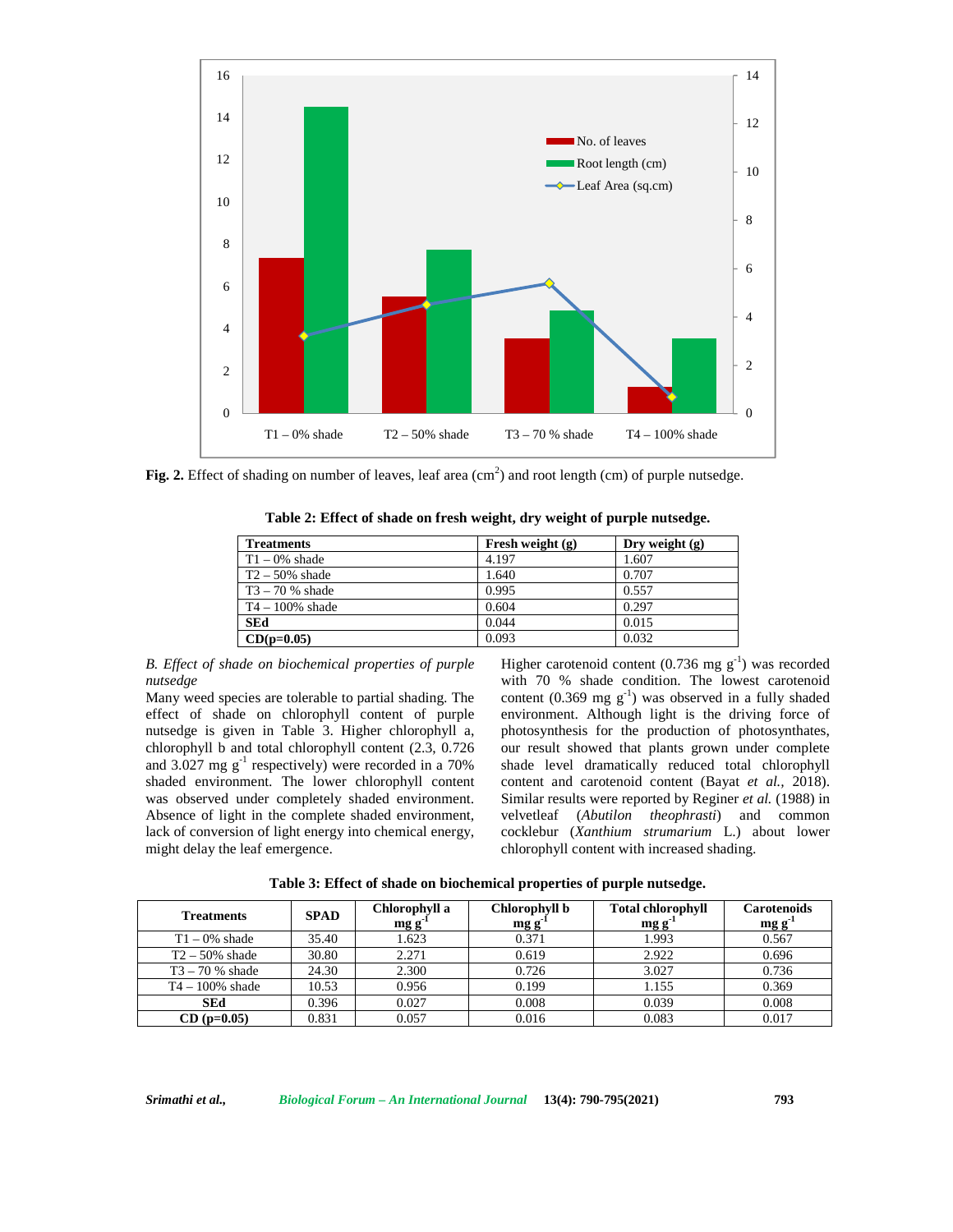*C. Effect of shade on tuber production of purple nutsedge*

Shading delayed the duration of tuber production and rhizome length which is illustrated in Fig. 3. Under full sunlight (0% shade) plants produced more number of tubers (1.513) within a month followed by 50% shaded environment. There was no tuber formation under 70% shade and complete shaded environments. As a result of these findings, there was a strong correlation between reproductive activity and lighting conditions. The resource partitioning towards reproductive organs is reduced in the shaded environment and there is a delay in tuber formation. Together, the aforementioned processes partitioned resources in such a way that allowed for the most permissible growth under given conditions while penalising tuber production (Mishra *et al*., 2020). Prolonged vegetative growth and less source to sink relationship might be the reason for delayed reproductive growth. Prolonged vegetative growth is not an advantage for field crops however, it is an advantage to the weeds to delay its offspring production and reduce weed seed bank in the soil. Mack and Pyke (1983) reported that under glasshouse conditions, shading delayed flowering, effectively prolonging the period of vegetative growth in *Phalaris minor*. Studies with peas (*Pisum sativum* L.), lotus (*Nelumbo spp*. Adans.) and *Brassica* spp. (L.) at different shade levels also change the reproduction ability due to altering the GA content under shade (Schulz *et al.,* 2019).



**Fig. 3.** Effect of shading on reproductive growth of purple nutsedge.

## **SUMMARY AND CONCLUSION**

This research provides information on how purple nutsedge responds to different shaded environments. The plant height and leaf area were more vulnerable for plants growing under a shaded environment compared to full sunlight. Low light intensity causes an increase in leaf area and a decrease in leaf breadth, and these changes may affect the interception, penetration and absorption of herbicides applied to the leaves. As a result of these responses, the effect of competition and defoliation on this species in a cropped field is amplified.

Increased length of the vegetative period dramatically affects the purple nutsedge tuber production. In a low-irradiance environment, purple nutsedge required more time to accumulate more biomass in leaves and transferred to reproductive structures. Purple nutsedge produced less number of tubers under this condition, which could deposit less tubers to the weed seed bank. Purple nutsedge infestations could be reduced by using production strategies such as narrow rows which minimise irradiance availability. Purple nutsedge's vegetative growth and reproductive capacity are severely hampered once a dense canopy has been established. Because, any space in the canopy that allows light penetration results in rapid and prolific weed growth and offspring production, increasing the soil weed seed bank, uniform dense crop canopy is dominant in developing an integrated method to control this weed. Purple nutsedge grows along with crop plants, other competitive factors such as competition for nutrients and moisture are additional considerations. Several competitive factors acting together may have a greater impact, and a certain amount of shade may be required to control purple nutsedge, as suggested in this study. The current study's findings imply that a specific degree of shade is required to completely control the purple nutsedge once it has been established. Future studies with purple nutsedge should be designed to more precisely resemble the intensity of shade in growing crops. During the growing season, it would also be beneficial to quantify and designate shade intensity under crops.

**Acknowledgement.** The authors wish to express their sincere gratitude to the Department of Agronomy, Tamil Nadu Agricultural University for their support and rendering facilities whenever and wherever needed.

*Srimathi et al., Biological Forum – An International Journal* **13(4): 790-795(2021) 794**